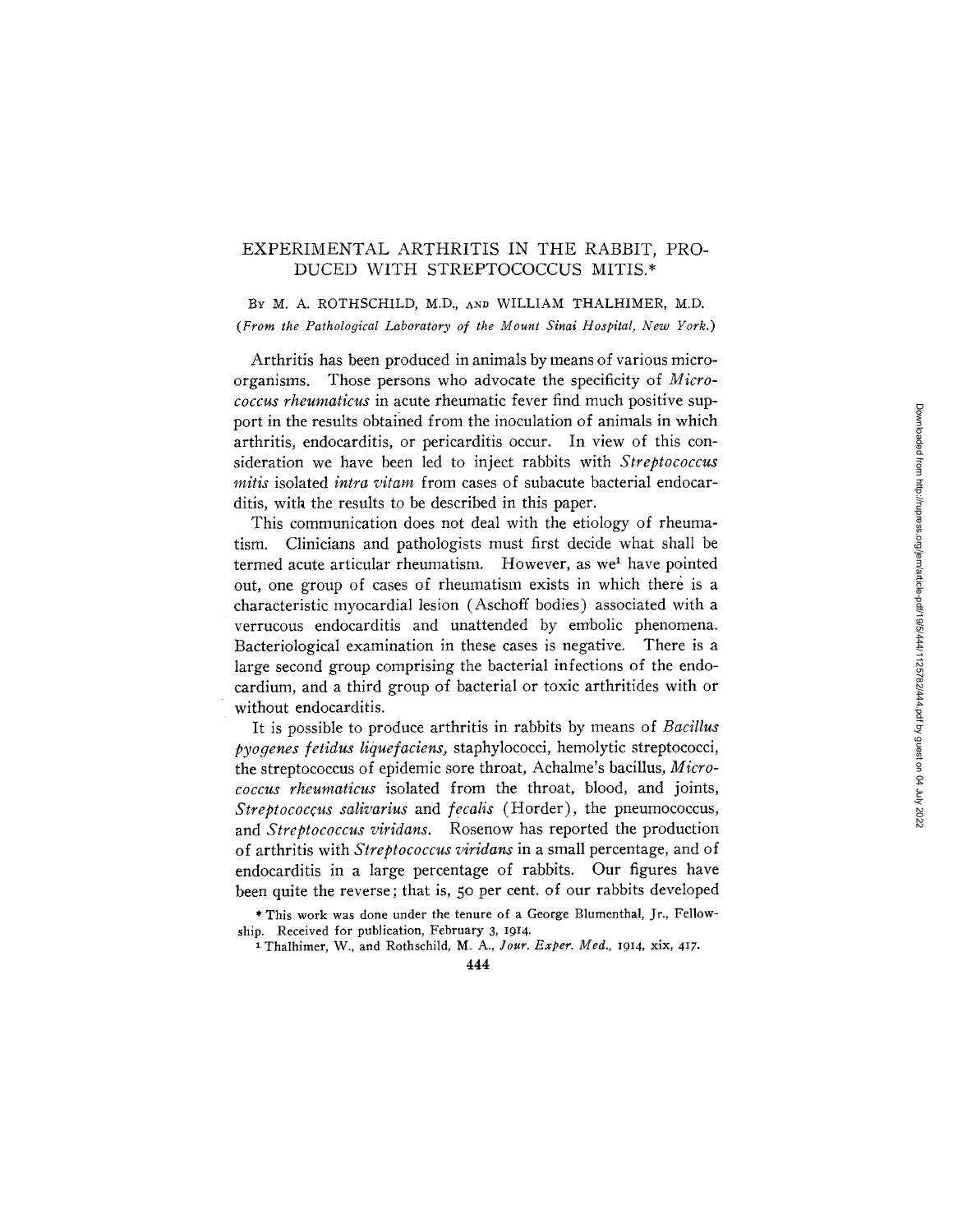arthritis and 7 per cent. endocarditis. We have employed nine different strains of *Streptococcus mitis* (table I). By reference to the table it will be seen that there is a slight variation in the ability of the different strains to produce arthritis.

| Organism. | No. of rabbits. | Arthritis. | Endocarditis. |
|-----------|-----------------|------------|---------------|
| 4,110     | 10              |            | 2             |
| 4,147     |                 |            |               |
| 4,206     |                 |            |               |
| 4,275     |                 |            |               |
| 4.170     |                 |            | Ω             |
| 4,342     |                 |            |               |
| 4,357     |                 |            |               |
| 2,524     |                 | m          | Ω             |
|           |                 | 0          | 0             |
|           | 42              | 22         | 3             |
|           |                 | $50\%$     | $7\%$         |

|  |  | <b>ABLE</b> |  |
|--|--|-------------|--|
|--|--|-------------|--|

#### CHARACTER OF THE ARTHRITIS.

The rabbits described here are the same as those reported in our communication<sup>2</sup> in which the method of injection, the media used,

| Rabbit 53. Organism 4,275. Injected May 26, 1913. 5 Injections.                                                                 |                                                                    |                  |                 |                     |  |
|---------------------------------------------------------------------------------------------------------------------------------|--------------------------------------------------------------------|------------------|-----------------|---------------------|--|
| Date.                                                                                                                           | Left fore foot.                                                    | Right fore foot. | Left hind foot. | Right hind foot.    |  |
| June $9 \ldots \ldots$<br>June $14$<br>June $16 \ldots$<br>June $24$<br>June $29$<br>July 3                                     | $+4$<br>$++$<br>$++$<br>$+ + +$<br>$+++$<br>$++++$<br>(Elbow)<br>┿ |                  | $++$<br>┿       | $+ +$<br>$+ +$<br>┿ |  |
| July 7<br>July $9 \ldots \ldots$<br>July 21.<br>$\text{July } 28 \dots$<br>Aug. $25, \ldots, \ldots$<br>Sept. $3 \ldots \ldots$ | (Wrist)<br>┿<br>$\ddot{+}$<br>$++$<br>$+ +$<br>$+$<br>Killed       |                  |                 | $++$<br>┿           |  |

TABLE II.<sup>3</sup>

~-Thalhimer, W., and Rothschild, M. A., *Iour. Exper. Med.,* 1914, xix, 429.

a Beattie *(]our. Path. and Bacteriol.,* I9IO, xiv, 436, table VI) shows in a graphic manner the involvement of the joints of a rabbit that was injected with a streptococcus resembling *Streptococcus rheumaticus.* His table corresponds closely to tables II, III, IV, and V in our series.

<sup>4</sup> In the tables,  $+$  = joint affected;  $-$  = joint not affected.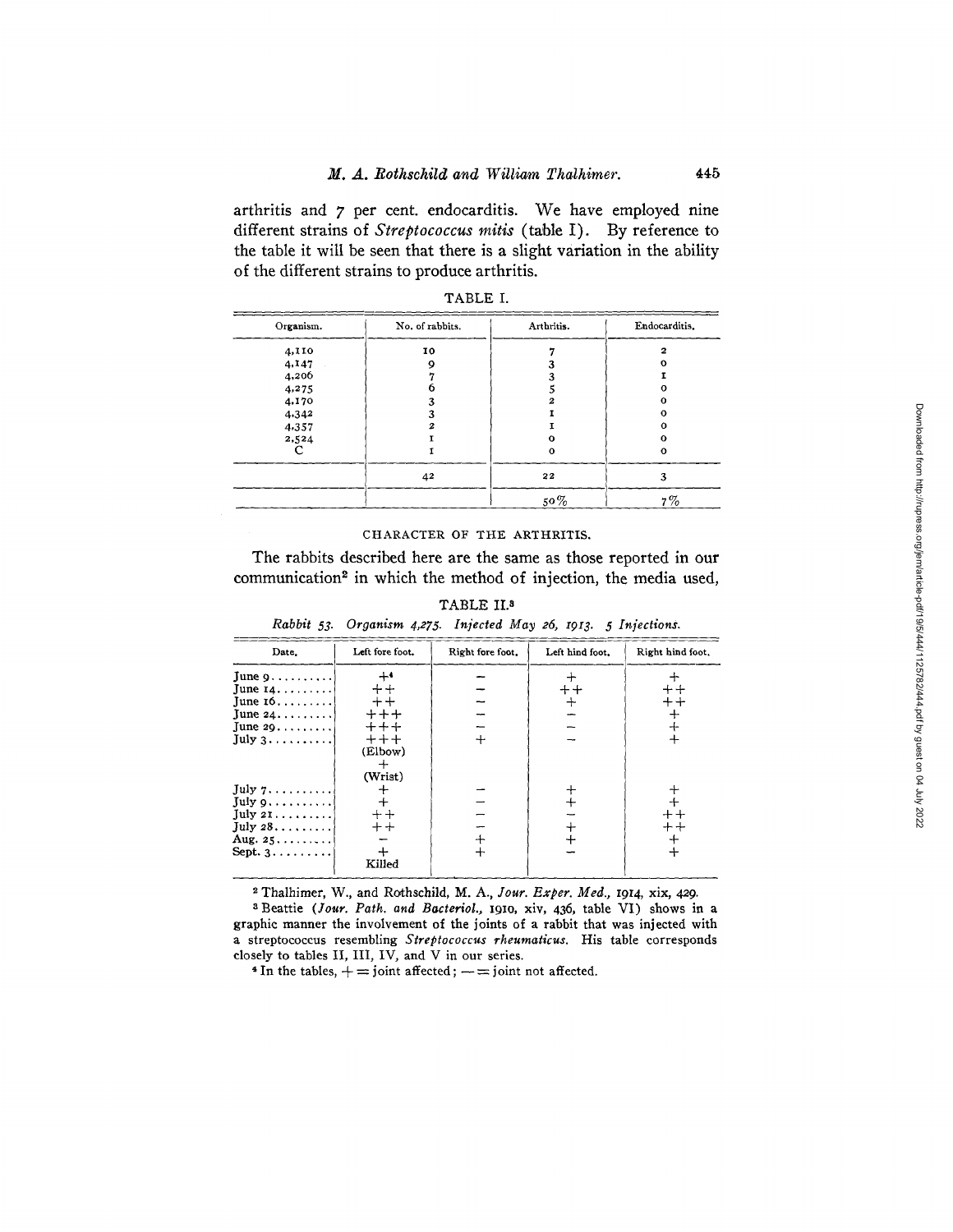and the doses are given. The production of arthritis appears to be independent of the doses of the streptococci and the media employed. By reference to tables II, III, IV, and V the evanescent and mi-

|  |  | 'ABLE | ш |
|--|--|-------|---|
|--|--|-------|---|

*Rabbit IO. Organism 4,147. Injected December lO, I912. 6 Injections. Killed January 24, x913.* 

| Date.                         | Left fore foot. | Right fore foot.   Left hind foot. | Right hind foot.                                 |
|-------------------------------|-----------------|------------------------------------|--------------------------------------------------|
| Dec. $26$<br>Dec. $27 \ldots$ |                 |                                    | Limps; ankle swollen.<br>No limp; ankle swollen. |
| Dec. $28 \ldots$              |                 |                                    |                                                  |
| Dec. $29$                     |                 |                                    | Ankle swollen.                                   |
| Dec. $31 \ldots \ldots$       |                 |                                    | Ankle swollen.                                   |
| Jan. $6 \ldots \ldots$        |                 | -                                  | Ankle swollen.                                   |
| Jan. $13$                     |                 |                                    | Swelling smaller.                                |
| Jan. $17$                     |                 |                                    | Swelling smaller.                                |
| Jan. $22$                     |                 |                                    | Swelling smaller.                                |
| Jan. 24                       |                 |                                    | Swelling smaller.                                |

# TABLE IV.

*Rabbit xS. Organism 4,1Io. Injected December 22, 1912. 4 Injections. Died February 2o, 1913.* 

| Date.            | Left fore foot. | Right fore foot, | Left hind foot. | Right hind foot. |
|------------------|-----------------|------------------|-----------------|------------------|
| Dec. $25$        |                 |                  | Limps           |                  |
| Dec. $27$        |                 |                  | Ankle swollen   |                  |
| Dec. $31 \ldots$ |                 | Stiff            | Stiff           |                  |
| $Jan. 13$        |                 |                  |                 |                  |
|                  |                 |                  |                 |                  |
| Jan. $25$        |                 |                  |                 |                  |

### TABLE V.

*Rabbit 70. Organism 4,357. Injected June 24, I913. 2 Injections. Died July 13, I9z3.* 

| Date.                   | Left fore foot. | Right fore foot. | Left hind foot. | Right hind foot. |
|-------------------------|-----------------|------------------|-----------------|------------------|
| June $27$               |                 |                  | Stiff           | Stiff            |
| $\lceil$ une 28         |                 |                  |                 |                  |
| June $29$               |                 |                  |                 |                  |
| July 3.                 |                 |                  | $Knee +$        | $Knee +$         |
| July 7                  |                 |                  |                 |                  |
| July $9 \ldots \ldots$  |                 |                  |                 |                  |
| July $13 \ldots \ldots$ |                 |                  |                 |                  |

gratory character of the arthritis is seen. Authors have used these characters as an argument for the specificity of a special organism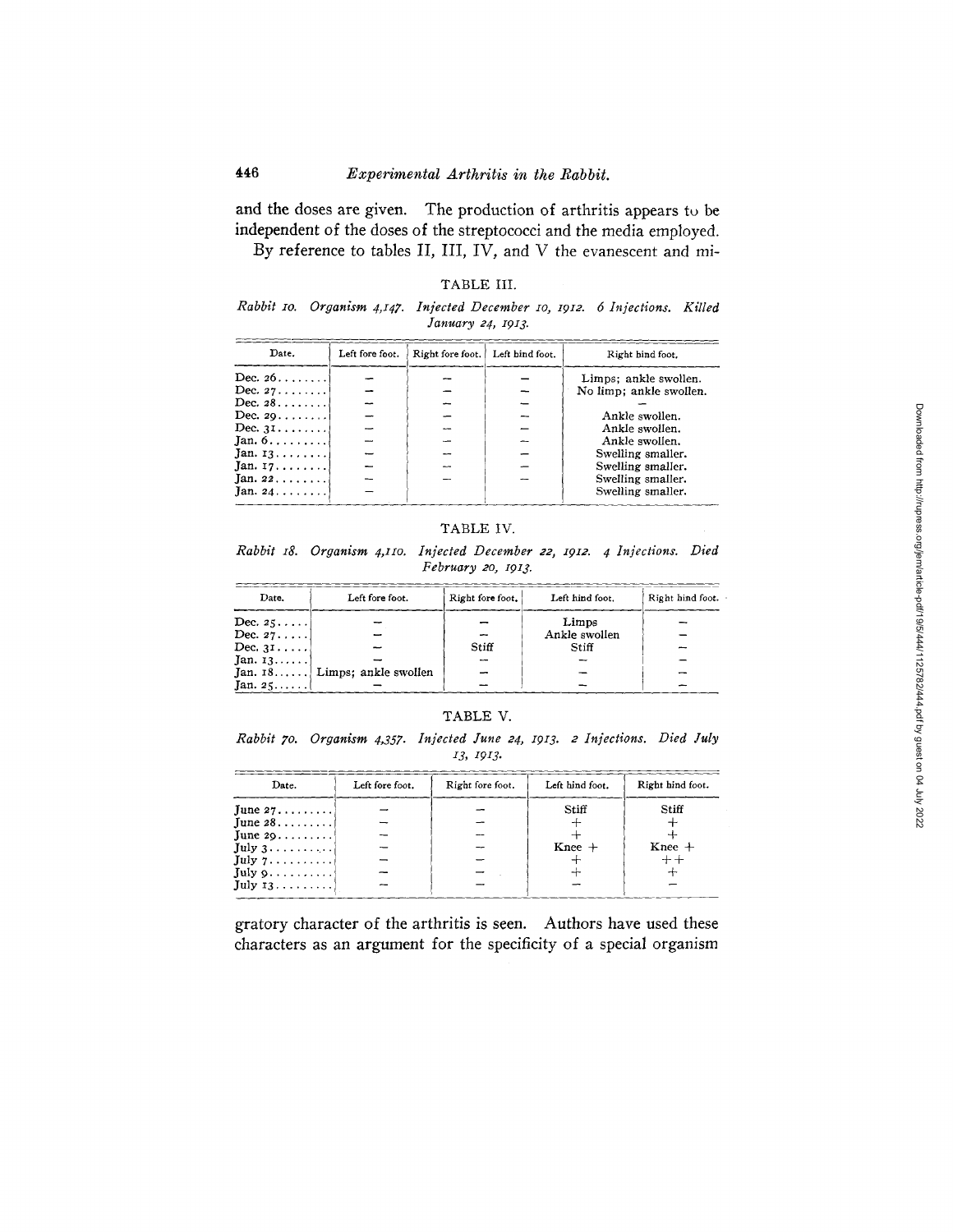in causing acute articular rheumatism. The fact that the joints after extensive involvement return to a normal condition has been emphasized by Poynton and Paine, Beattie, and others. The arthritis produced by *Streptococcus miffs* has the same general characteristics. In some of the animals a chronic type of arthritis arises, the joint cartilages being eroded, the articular surfaces proliferated, and a partial ankylosis of the joint resulting. Poynton and Paine have seen the same results follow from *Micrococcus rheumaticus.*  For control experiments we injected a number of rabbits with streptococci obtained from the sore throat epidemic in Chicago. Our results agreed with those of Davis who produced arthritis in every animal inoculated with organisms from the Chicago and Boston epidemics of sore throat. We injected a series of rabbits with hemolytic streptococci, and our results agreed with those of Cole who states: "In most cases the pathological changes in the joints are mild, consisting mainly of edema about the joint, the fluid becoming turbid, sticky, and tenacious, injection of the capsule and slight infiltration, mainly of the villi, with polymorphonuclear leucocytes." The arthritides which developed in our series were acute in their development, almost purulent in nature, and accompanied by some destruction of the surfaces of the articular cartilages. A series of rabbits (eleven) was injected separately with five different strains of *Streptococcus rheumaticus,* one strain isolated by Poynton and Paine, one by Beattie, one by Lintz, and two by Rosenow. 45 per cent. of the animals developed an arthritis; and the character of the arthritis was identical with that caused by *Streptococcus mitis.* 

# CHARACTER OF THE TOINT EXUDATE.

The exudate was of the same character as that described by the observers working with *Streptococcus rheumaticus.* It was of a thick, sticky, gelatinous consistence and contained many large endothelial cells with distinct phagocytic properties, a moderate number of polymorphonuclear leucocytes, and a large quantity of homogeneous material. The exudate is both articular and periarticular, having a decided tendency to extend down the tendon sheaths, and in one rabbit it extended from the knee joint to the ankle. In only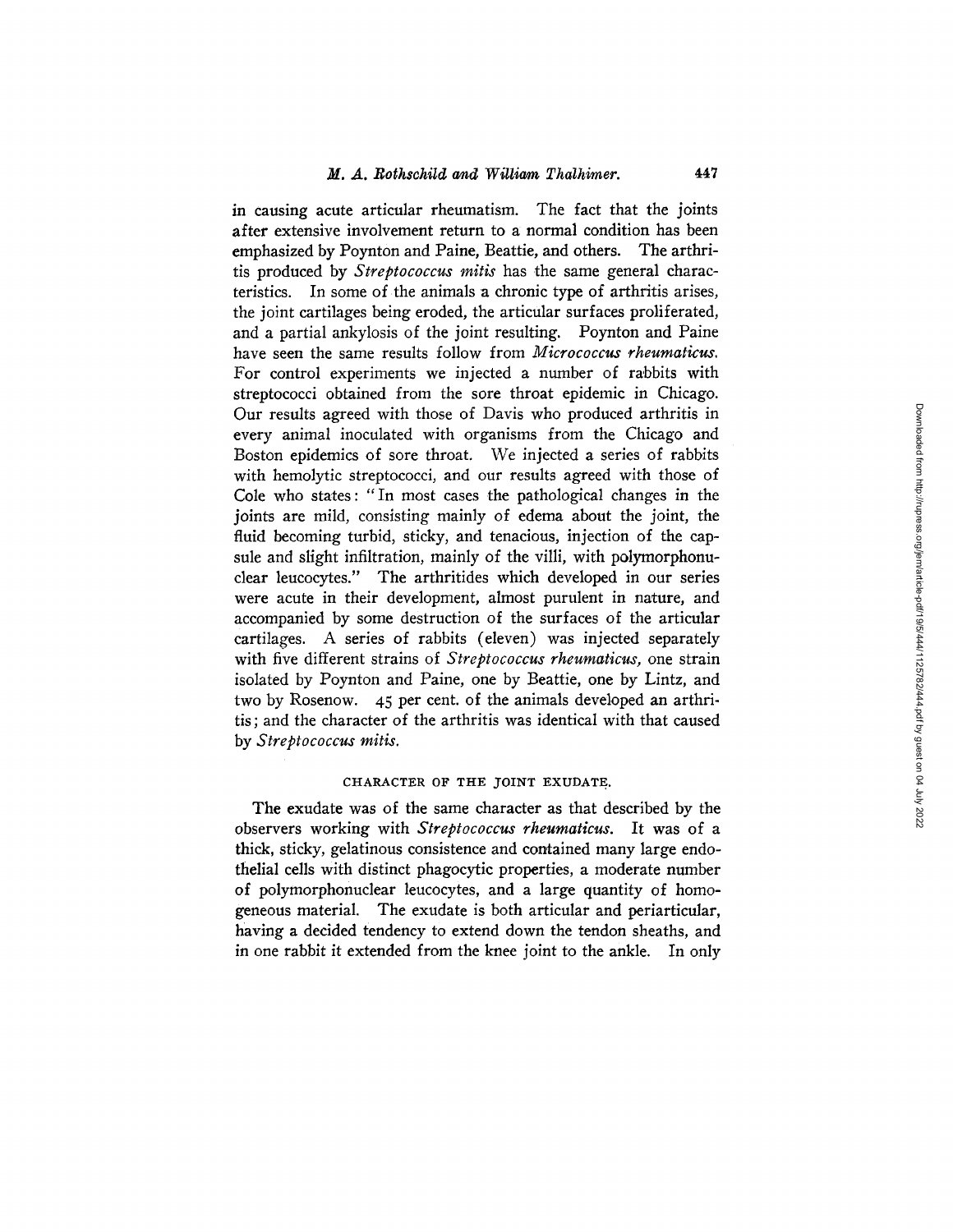one instance was there any tendency towards decided pus formation. Bacteriological studies of the exudate (table VI) show that we were able to demonstrate microörganisms in a comparatively small

|           |                |                      | Joints.      |                 |
|-----------|----------------|----------------------|--------------|-----------------|
| Organism. | No. of rabbit. | Blood cultures.      | Smears.      | Cultures.       |
| 4,147     | I              | $\mathbf{o}$         | o            | $^{+}$          |
| 4,147     | 10             | $\circ$              | o            | o               |
| 4,142     | 42             | $\mathbf{o}$         | $\Omega$     | $^{+}$          |
| 4.170     | 27             | Not taken            | $\circ$      | $\Omega$        |
| 4,170     | 43             | $\mathbf{o}$         | o            | $\mathbf{o}$    |
| 4,357     | 70             | $\mathbf{o}$         | $\circ$      | $\mathbf{o}$    |
| 4,110     | 18             | $\Omega$             | $\mathbf{o}$ | 0               |
| 4,110     | 36             | ┿                    | $\div$       | $^{+}$          |
| 4,110     | 37             | $\mathbf{o}$         | $\mathbf{o}$ | $\mathbf{o}$    |
| 4,110     | 38             | ┿                    | $\circ$      | $\mathbf{o}$    |
| 4,II0     | 47             | $\mathbf{o}$         | o            | $\mathbf{o}$    |
| 4,110     | 48             | $\Omega$             | $\div$       | $\mathbf{o}$    |
| 4,110     | 49             | Autopsy records lost |              |                 |
| 4,206     | 39             | 0                    | $\bm{+}$     | $\mathbf{o}$    |
| 4,206     | 57             | 0                    | o            | $\mathbf{o}$    |
| 4,206     | 59             | $\bm{+}$             | $\ddag$      | $^{\mathrm{+}}$ |
| 4,275     | 35             | $\mathbf{o}$         | $\ddot{+}$   | $\ddot{}$       |
| 4,275     | 41             | $\mathbf{o}$         | $\circ$      | $\mathbf{o}$    |
| 4.275     | 51             | $\mathbf{o}$         | $\mathbf{o}$ | $\mathbf{o}$    |
| 4,275     | 52             | $\mathbf{o}$         | $\bf o$      | $\mathbf{o}$    |
| 4,275     | 53             | $\mathbf{o}$         | $\ddag$      | o               |
| 4,342     | 55             | $\circ$              | $\ddot{}$    | $\circ$         |

TABLE VI.

percentage. In smears the organisms are almost always found intracellularly both in the large endothelial cells and in the polymorphonuclear leucocytes. The organisms can be recovered in cultures in only about one third of the animals. In one rabbit with a positive blood culture both smears and cultures from the joint were negative. Two of the rabbits having a vegetative endocarditis with positive blood cultures gave cultures from the joints. In the table bacteriological studies of the joints which have subsequently returned to normal are included ; consequently the figures may not give a true index of the relative finding of streptococci in the affected joints. Meyer claims as one of the characteristics of the arthritis produced by *Streptococcus rheumaticus* that organisms can not be recovered from the joints. Other observers, however, have isolated the organism in the joints of cases of rheumatism and in arthritis produced experimentally in animals.